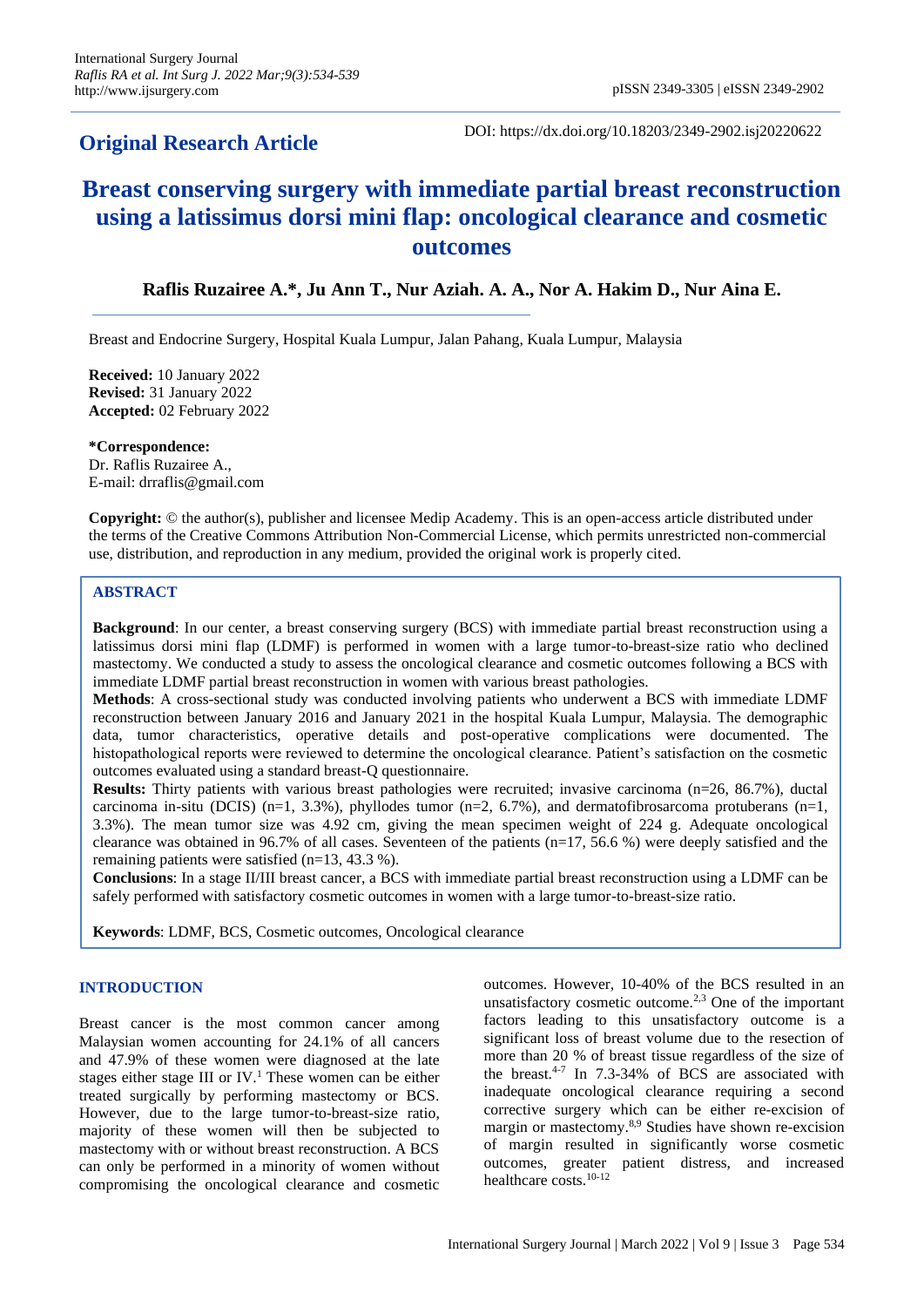Due to these reasons, patients with a large tumor-tobreast-size ratio requiring resection of more than 20% of the breast volume are often recommended for mastectomy. Nonetheless, the recent advancement in the oncoplastic breast surgery has permitted a BCS to be performed in women with large or multiple tumors by enabling a wider surgical resection while maintaining adequate oncological clearances and good cosmetic outcomes.<sup>13</sup> In our center, selected cases with a large tumor that declined mastectomy, we performed an oncoplastic BCS with immediate LDMF partial breast reconstruction. There are only few papers reported on the practicability of this technique in treating women with a large tumor.<sup>14,15</sup> Therefore, we conducted a study to assess the oncological clearance and cosmetic outcomes of partial breast reconstruction using a LDMF following a BCS for various breast pathologies.

#### **METHODS**

We performed a cross-sectional study involving thirty consecutive patients with various breast pathologies who underwent BCS with immediate partial breast reconstruction using a LDMF between January 2016 and January 2020 in the hospital Kuala Lumpur, Malaysia. This study was reviewed and approved by the ethics committees of hospital Kuala Lumpur, Malaysia (NMRR ID-21-02110-PQN). Patients with a large tumor-tobreast-size ratio requiring resection of more than 20% of the breast tissue were offered this surgery. However, patients who preferred mastectomy or refused to participate in this study were excluded.

The surgery was performed by a single oncoplastic breast surgeon. The key steps of the technique were as followed. The BCS and axillary clearance were performed in a standard manner. During the axillary clearance, the thoracodorsal neurovascular bundle identified and preserved. The lateral part of latissimus dorsi (LD) muscle was mobilized by dissecting from the serratus anterior muscle. To harvest the LD flap, the patient repositioned into the lateral decubitus position while the wounds covered with sterile dressings. The flap was designed at the ipsilateral back of chest in a horizontal elliptical form along the bra-line. The skin incisions made and deepened until the underlying LD muscle. Once the myocutaneous flap harvested, the flap transferred to the breast defect through a subcutaneous tunnel in the axilla and eventually into breast defect. Partial breast reconstruction was then performed using this flap. Two radivac drains size 10-Fr inserted before wound closure.

The sample size was calculated based on the Krejcie and Morgan table. Given thirty patients underwent this surgery from January 2016 to January 2021, the minimum sample size required for this study should be twenty-eight patients. After considering 10% drop-out rate, a total of thirty patients were required for this study. During the follow-up, patients were counselled about the study and an informed consent obtained to those agreed to participate. We reviewed the medical records to obtain the demographic data, tumor characteristics, operative details, and post-operative complications. The histopathological reports were reviewed to determine the surgical margins and eventually, the oncological clearance. The negative margins are defined as no tumor at the inks based on the local clinical practice guideline, management of breast cancer.<sup>9</sup> All surgical margins must be negative to be characterized as adequate oncological clearances.



**Figure 1 (A-E): A 38-year-old lady with a right triplenegative breast cancer (pT3, N2, M0) underwent neoadjuvant chemotherapy. Clinically, tumor measured 5x5 cm at the upper inner quadrant and breast defect measuring 15x10 cm following a wide local excision together with resection of underlying pectoralis major, a harvested LDMF, a LDMF has been rotated and delivered into the breast defect and the cosmetic outcome at the post-operative day-30 following a partial breast reconstruction using LDMF.**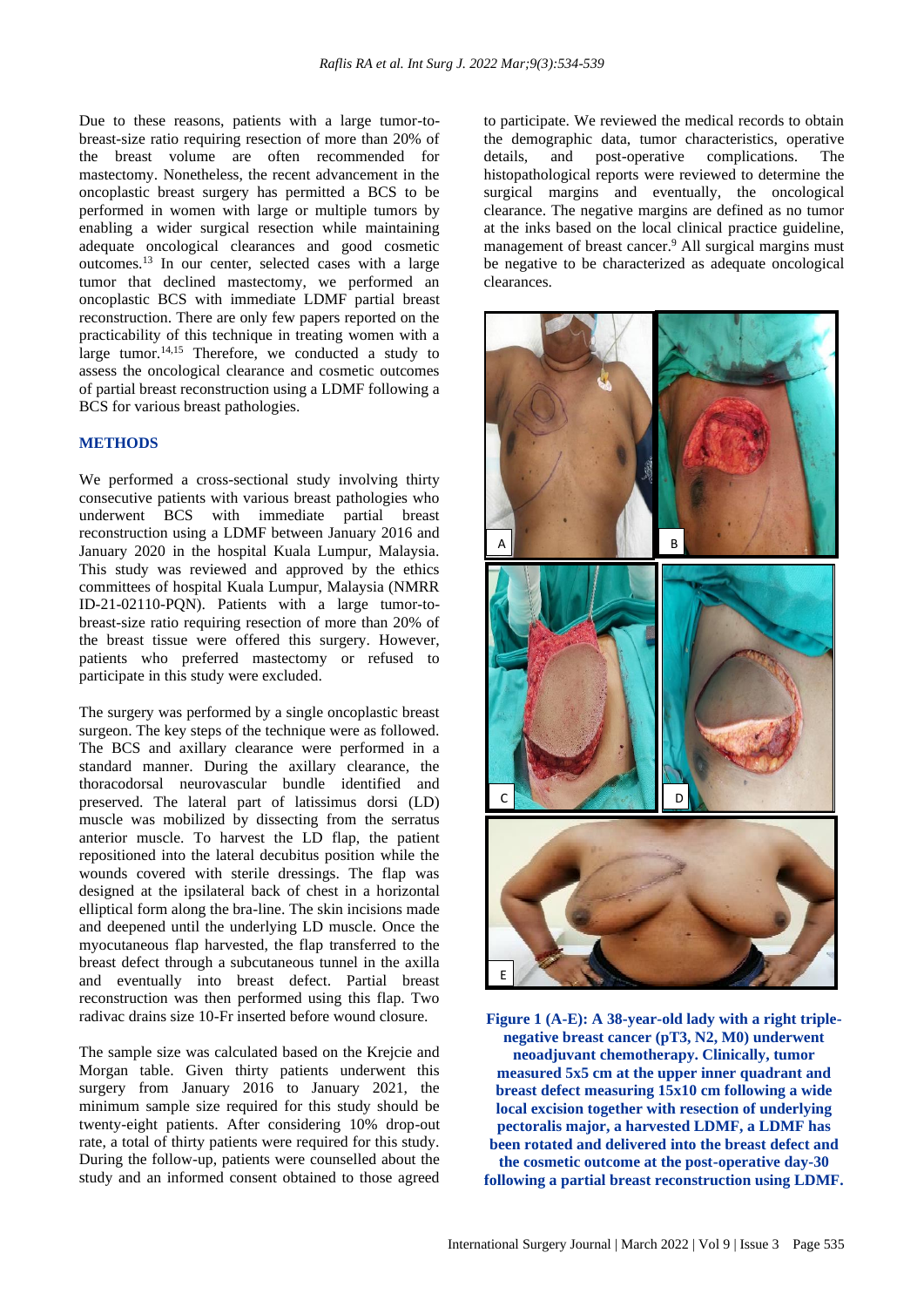Subsequently, patient's satisfaction on cosmetic outcome were analyzed using the Breast-Q questionnaire. The data analysis was performed using the SPSS version 26. Descriptive variables expressed as mean ± standard deviation (SD) and range. Categorical variables were summarized as counts and percentage.

#### **RESULTS**

Thirty patients with various breast pathologies who underwent BCS with an immediate partial breast reconstruction using a LDMF were included in this study. The various breast pathologies were invasive carcinoma  $(n=26, 86.7\%)$ , DCIS  $(n=1, 3.3\%)$ , phyllodes tumor  $(n=2, 1.5\%)$ 6.7%), and dermatofibrosarcoma protuberans (n=1, 3.3%) (Table 1). Based on the American joint committee on cancer (AJCC) TNM system, pathologic stages among those patients with breast cancer were 0 (n=1,  $3.7\%$ ), I  $(n=0)$ , II  $(n=15, 55.6\%)$ , III  $(n=10, 37\%)$ , and IV  $(n=1, 55.6\%)$ 3.7%). Majority of patients had breasts of B (n=10, 33.3%)/ C (n=18, 60%) cup size. The molecular subtypes among twenty-seven patients with breast cancer luminal A (n=8, 26.7%), luminal B (n=7, 23.3%), human epidermal growth factor receptor 2 (HER 2) (n=5, 16.7%) and triple-negative breast cancer (n=7, 23.3%). Majority of tumors were located either in upper inner quadrant  $(n=9, 30\%)$  upper outer quadrant  $(n=18, 60\%)$  with mean tumor's size-4.92 cm (range 1.5-8 cm). Two patients with benign phylloides tumor had tumor size of 8 cm.

The mean duration of surgery and weight of specimen was 179 minutes and 224 grams respectively. Adequate oncological clearance with negative margins were achieved in the twenty-nine patients (n=29, 96.7%) (Table 2). One patient had positive resected margins and eventually, underwent a second surgery, mastectomy with a pedicle transverse rectus myocutaneous (TRAM) flap breast reconstruction. All patients had adjuvant chemotherapy except two patients with phylloides tumour and one patient with DCIS. Of these 27 patients, 6 patients had it as neo-adjuvant treatment. All patients had adjuvant radiotherapy except for two patients with benign phylloides tumor.

Immediate post-operative complications were reported in eleven patients: wound dehiscence (n=3, 10%), hematoma (n=1, 3.3%) and seroma at the donor site (n=7, 23%) giving an overall rate of complication of 36.3%. There was no flap necrosis reported. In term of patient's satisfaction on cosmetic outcome, seventeen of patients (n=17, 56.6%) were deeply satisfied and remaining patients were satisfied (n=13, 43.3%) (Table 3).

#### **Table 1: Demographic data.**

| <b>Parameters</b>                   | $Mean \pm SD/Number$ | Percentage (%) | <b>Range</b> |
|-------------------------------------|----------------------|----------------|--------------|
| Age (years)                         | $40 \pm 8.5$         |                | $25 - 55$    |
| <b>BMI</b>                          | $26.7 \pm 5.9$       |                | 17.5-36      |
| <b>Breast cup</b>                   |                      |                |              |
| $\mathbf{A}$                        | $\mathbf{1}$         | 3.3            |              |
| $\, {\bf B}$                        | 10                   | 33.3           |              |
| $\mathcal{C}$                       | 18                   | 60             |              |
| D                                   | $\mathbf{1}$         | 3.3            |              |
| <b>Breast pathologies</b>           |                      |                |              |
| $IDC*$                              | 26                   | 86.7           |              |
| DCIS**                              | $\mathbf{1}$         | 3.3            |              |
| Phylloides                          | $\overline{2}$       | 6.7            |              |
| Dermatofibrosarcoma protuberans     | $\mathbf{1}$         | 3.3            |              |
| <b>Tumor location</b>               |                      |                |              |
| Upper inner quadrant                | 9                    | 30             |              |
| Upper outer quadrant                | 18                   | 60             |              |
| Lower inner quadrant                | 1                    | 3.3            |              |
| Lower outer quadrant                | $\mathbf{1}$         | 3.3            |              |
| Retro-areolar                       | 1                    | 3.3            |              |
| Molecular subtypes of breast cancer |                      |                |              |
| Luminal A                           | $8\,$                | 26.7           |              |
| Luminal B                           | $\overline{7}$       | 23.3           |              |
| HER-2                               | 5                    | 16.7           |              |
| Basal-like (triple negative)        | $\overline{7}$       | 23.3           |              |
| <b>AJCC</b> stage                   |                      |                |              |
| $\boldsymbol{0}$                    | $\mathbf{1}$         | 3.70           |              |
| I                                   | $\Omega$             | $\Omega$       |              |
| $\mathbf{I}$                        | 15                   | 55.6           |              |
| III                                 | $10\,$               | 37.0           |              |
| IV                                  | $\mathbf{1}$         | 3.70           |              |

\*IDC=infiltrating ductal carcinoma, \*\* DCIS=ductal carcinoma in-situ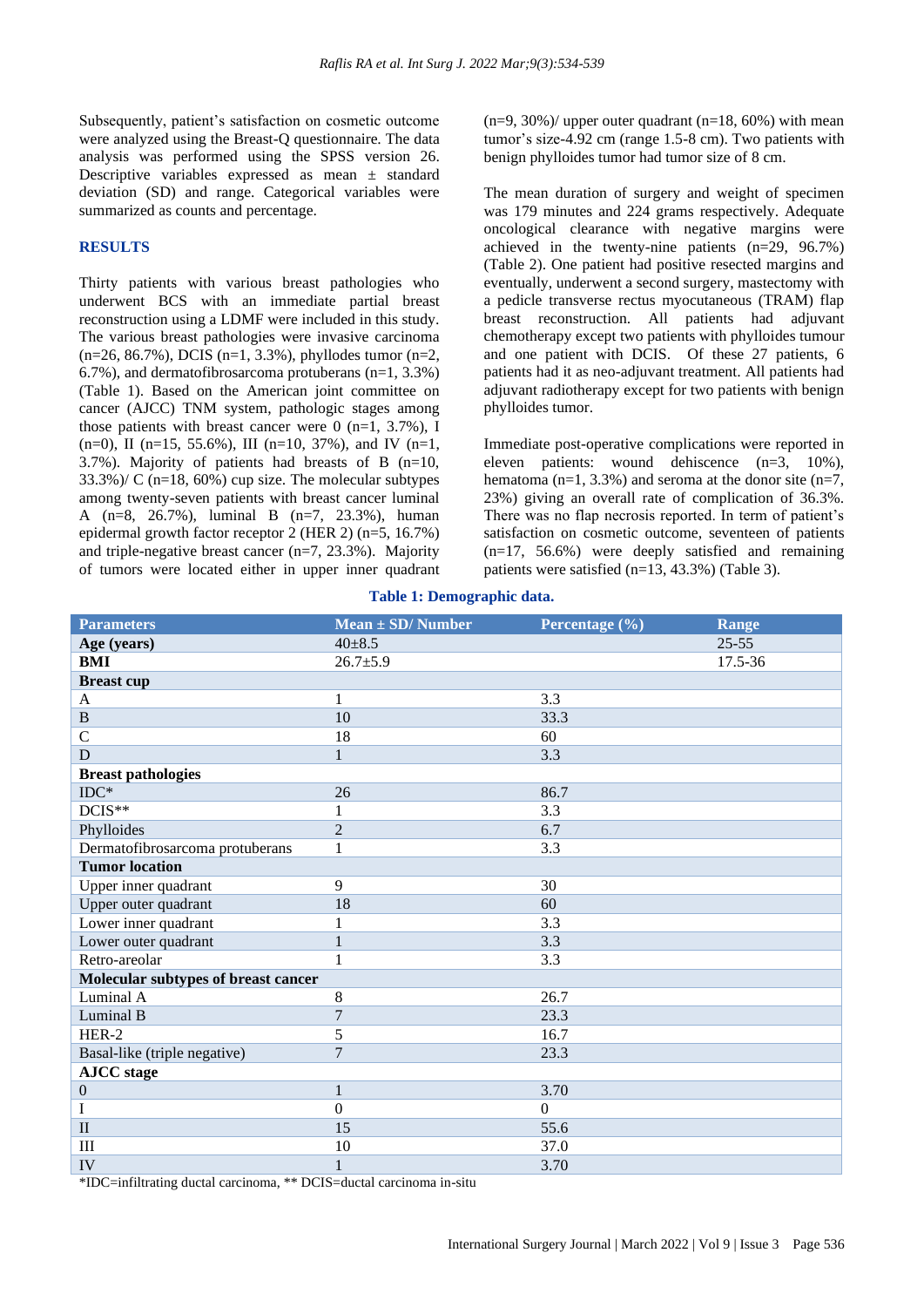| <b>Parameters</b>                           | Mean $\pm$<br>SD/no. | <b>Percentage</b><br>(9/0) | <b>Range</b> |  |  |
|---------------------------------------------|----------------------|----------------------------|--------------|--|--|
| Maximum tumor size (cm)                     |                      |                            |              |  |  |
| $\leq$ 2                                    | 1                    | 3.4                        |              |  |  |
| $2 - 5$                                     | 16                   | 53.3                       |              |  |  |
| $6-10$                                      | 13                   | 43.3                       |              |  |  |
| <b>Mean tumor</b><br>size (cm)              | $4.92 \pm 1.7$       |                            | $1.5 - 8$    |  |  |
| <b>Mean duration</b><br>of surgery<br>(min) | $179 \pm 39.9$       |                            | 150-260      |  |  |
| Mean weight<br>of specimen<br>(gm)          | $223 \pm 104$        |                            | 114-523      |  |  |
| <b>Margins</b>                              |                      |                            |              |  |  |
| Involved                                    | $\mathbf{1}$         | 3.3                        |              |  |  |
| Clear                                       | 29                   | 96.7                       |              |  |  |
| <b>Post-operative complications</b>         |                      |                            |              |  |  |
| Wound<br>dehiscence of<br>donor site        | 3                    | 10                         |              |  |  |
| Seroma                                      | 7                    | $\overline{2}$             |              |  |  |
| Hematoma                                    | 1                    | 3.3                        |              |  |  |
| Flap<br>necrosis/loss                       | $\Omega$             | $\Omega$                   |              |  |  |
| Chemotherapy                                |                      |                            |              |  |  |
| Adjuvant<br>chemotherapy                    | 21                   | 77.7                       |              |  |  |
| Neoadjuvant<br>chemotherapy                 | 6                    | 22.2                       |              |  |  |
| Radiotherapy                                |                      |                            |              |  |  |
| Yes                                         | 28                   | 93.3                       |              |  |  |
| N <sub>0</sub>                              | $\theta$             | 6.7                        |              |  |  |

#### **Table 2: Tumor characteristics.**

#### **Table 3: Patient' satisfaction on the cosmesis.**

| <b>Satisfaction</b><br>grade | <b>Number</b> | <b>Percentage</b> $(\%)$ |
|------------------------------|---------------|--------------------------|
| Very satisfied               | 17            | 56.6                     |
| <b>Satisfied</b>             | 13            | 43.3                     |
| <b>Dissatisfied</b>          |               | 0                        |
| Very dissatisfied            |               | 0                        |

#### **DISCUSSION**

Women with a large breast cancer tumor can be either subjected to a mastectomy followed by the adjuvant systemic chemotherapy or undergone neo-adjuvant chemotherapy (NACT) before proceeding to any surgical intervention. For those women who prefer a BCS, they can be subjected to the NACT. The NACT can downstage tumors, with subsequent improvement in the ability to perform a BCS. In those women who are already candidates for BCS, it increases the potential obtaining a good cosmetic outcome by reducing the volume of tissue that needs to be excised. A metaanalysis showed that NACT can reduce tumor size leading to a higher rate of BCS compared with those women who have adjuvant chemotherapy (64.8% vs  $49.0\%$ ).<sup>16</sup> Although, there is no difference in the mortality rate, the local recurrences are higher in those women who underwent NACT.<sup>16</sup> Furthermore, tumor response rate to the NACT varies according to the molecular subtypes of breast cancer. Triple-negative or HER2-positive breast cancer are more likely to respond to chemotherapy with a higher rate of pathological complete response (pCR).<sup>17</sup>

Due to the higher local recurrent rate and variation of tumor response to the NACT, some women prefer to undergo surgery followed by adjuvant chemotherapy. In those women with a relatively large tumor-to-breast-size ratio, BCS can still be performed with immediate partial reconstruction using a LDMF as a volume replacement. This technique is to ensure adequate oncological clearance without compromising the cosmetic outcomes. In our series, only a fraction of patients with invasive carcinoma had NACT despite half of these patients were either a triple-negative or HER2-postive breast cancer  $(n=6/26, 23%)$ . This was attributed to several factors: the patient's choice, surgeon's preference for a surgical intervention, and failure to identify sub-groups of patients with a triple-negative or HER2-postive breast cancer that will benefit the most with the NACT with or without combination of a Trastuzumab therapy since the preoperative immunohistochemical analyses for the oestrogen (ER), progesterone (PR), and HER2 status were not routinely performed in our center. As a consequent, we resorted to this surgical technique for those women with large tumors requesting for a BCS. Interestingly, we managed to achieve adequate oncological clearance of 96.7% in a population of patients with either a stage II or III breast cancer with a mean tumor size and weight specimen of 4.92 cm and 223 grams respectively. This surgical technique was also extended in the extreme cases of large benign phylloides tumors with a mean size of 8 cm. Using this surgical technique, Nano et al reported 17 out of 18 cases had clear margins following a resection of median tumor diameter of 3 cm and weight specimen of 130 grams.<sup>18</sup> Other studies also reported a high oncological clearance with a mean weight of resected specimen ranging from 94-212 grams.<sup>15,19</sup>

In term of the cosmetic outcomes, satisfactory results were achieved between 65-80% of cases.<sup>19,20</sup> In our study, a satisfactory cosmetic outcome was reported in all the patients: 17 (56.6 %) cases were deeply satisfied, and 13 (43.3%) cases were satisfied with the final cosmetic outcome respectively. We believed this satisfaction with the cosmetic outcome was due to the preservation of breast with this technique thus avoiding mastectomy. Furthermore, using a LDMF as a volume replacement, we managed to achieve symmetrical breasts in term of the size and shape despite extensive resection of the breast tissue. In fact, the satisfactory outcomes were also preserved in those women who had the adjuvant radiotherapy. The other crucial factor that there were no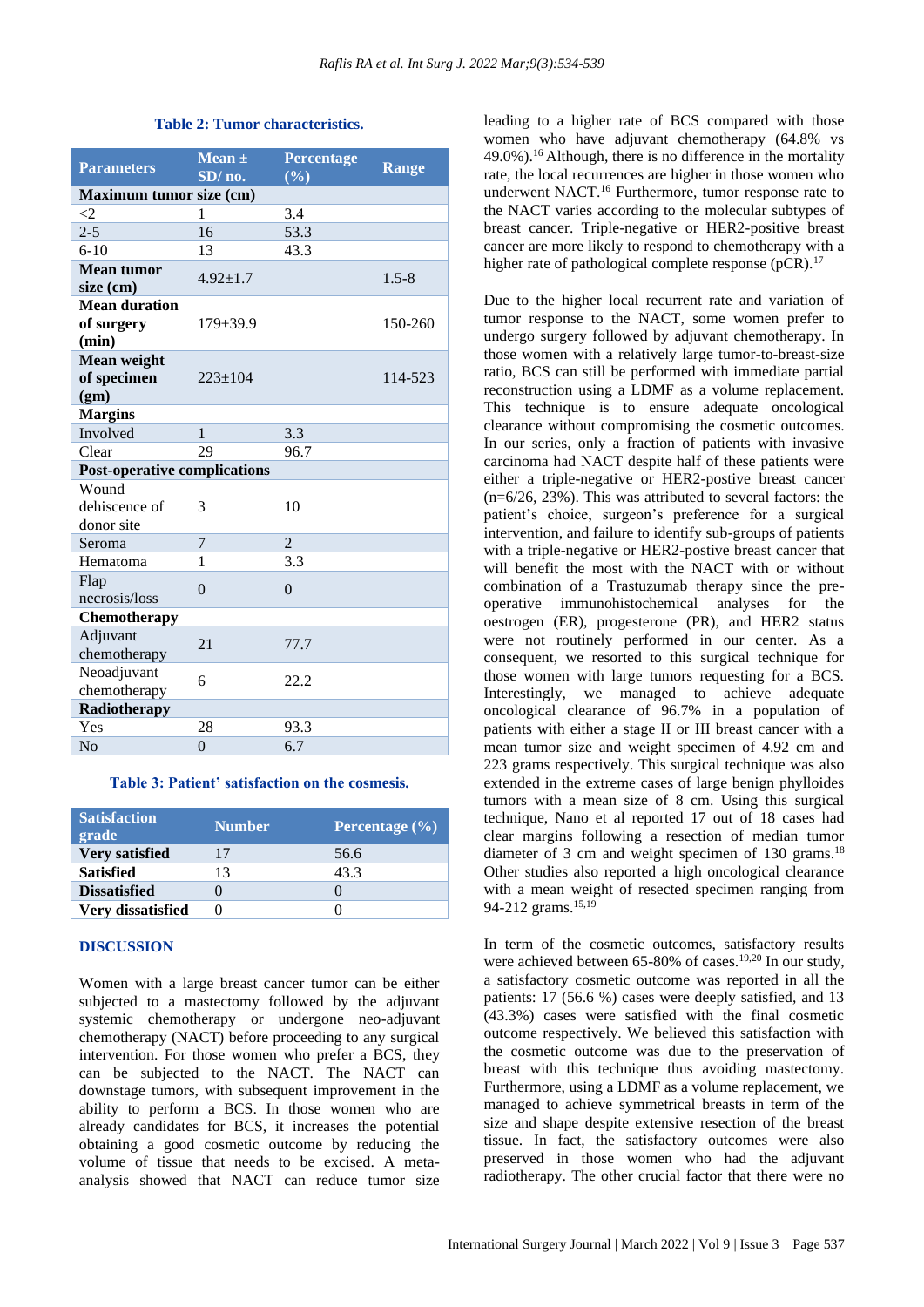reported wound infection or flap necrosis in any of the 30 patients. The reported complications were minor due to the mild wound dehiscence and seroma. Only one case required reoperation for hematoma at the donor site.

Only a few patients were not pleased with the visible incision scars and discrepancy of skin tones between the breast and LD flap. Figure 2 is a good example of a patient who was generally satisfied with the overall cosmetic outcomes except the visible skin island of a LD flap. This predicament was unavoidable in some cases with a T4b tumor whereby the overlying skin together with the tumor had to be excised to ensure adequate surgical clearances. Those women with a less obvious scar around the peri-areolar region or at the lateral mammary fold with preservation of the overlying skin had excellent cosmetic outcomes. Figure 3 illustrates an excellent cosmetic outcome in a lady with left breast cancer (pT2N1M0) who had symmetrical breasts and hidden scars at the peri-areolar and axillary regions.

Like the previous studies on this surgical technique, the small number of recruited patients contributed to the main limitation for this study. Within the span of four years, only thirty patients were managed to be recruited in this study. Stringent patient selection, patient's preference for mastectomy or other alternative surgical techniques of partial breast reconstruction using chest wall perforator flaps were the main hinderance factors for the patient recruitment. Nonetheless, the results from this study were very promising and comparable to the previous studies. Perhaps, a meta-analysis would provide a more definitive conclusion.



**Figure 2: A 50-year-old lady with left breast cancer (pT2N1M0). The tumor was located at the 12 o'clock measuring 5x4 cm. The picture taken 2 years after the BCS with a LDMF followed by the adjuvant chemotherapy and radiotherapy.**



**Figure 3 (A and B): A 30-year-old lady with left breast cancer (pT2N1M0) at the upper inner quadrant underwent a BCS using a round-block mastopexy technique. The harvested LDMF rotated into the breast cavity through a small incision at the axilla and the horizontal scar at the back along the bra line following a LDMF.**

# **CONCLUSION**

In a stage II or III breast cancer, a BCS with immediate partial breast reconstruction using a latissimus dorsi mini flap can be safely performed with satisfactory cosmetic outcomes in women with a large tumor-to-breast-size ratio.

# **ACKNOWLEDGEMENTS**

Author would like to thanks to staffs of surgical department, hospital Kuala Lumpur especially to Raziatul Azwana Razman and Nurul Izlin bt Hanafi, the breast care nurses for assistance rendered during the study. Also, thank the director general of health for his permission to publish this article.

*Funding: No funding sources Conflict of interest: None declared Ethical approval: The study was approved by the Institutional Ethics Committee*